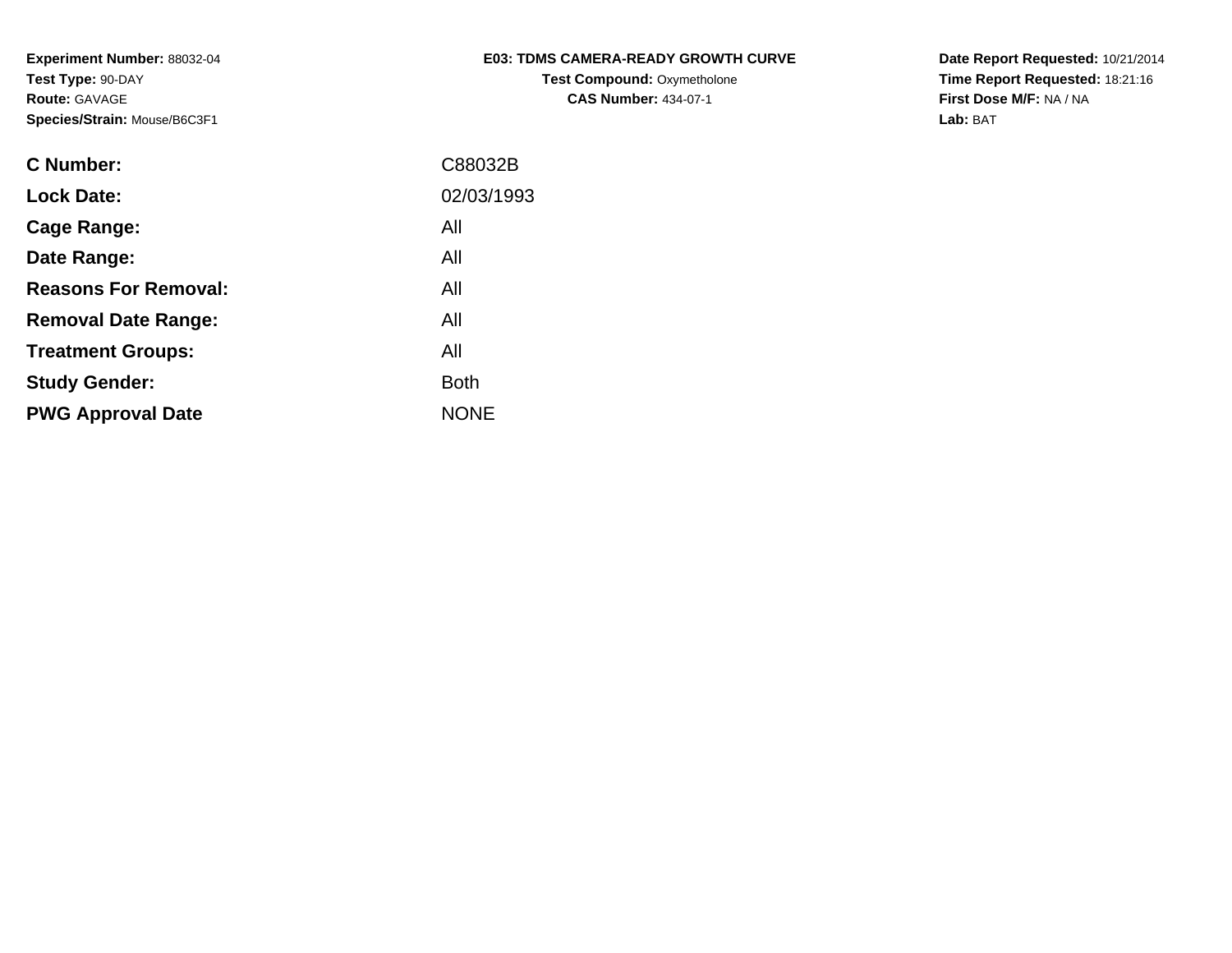## **E03: TDMS CAMERA-READY GROWTH CURVE**

**Test Compound:** Oxymetholone

**CAS Number:** 434-07-1

**Date Report Requested:** 10/21/2014**Time Report Requested:** 18:21:16**First Dose M/F:** NA / NA**Lab:** BAT

**MALE** 

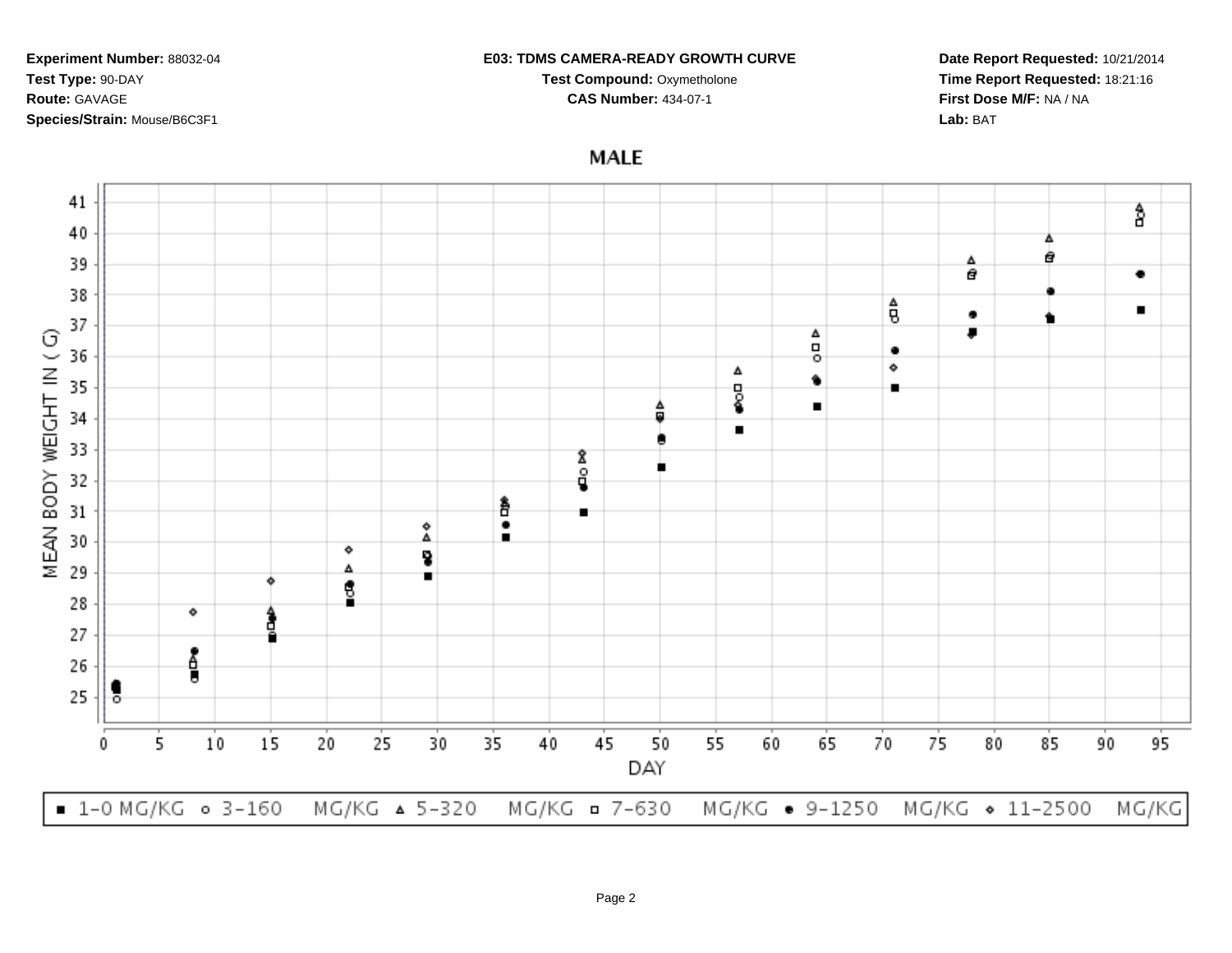## **E03: TDMS CAMERA-READY GROWTH CURVE**

**Test Compound:** Oxymetholone**CAS Number:** 434-07-1

\*\*\*END OF MALE DATA\*\*\*

**Date Report Requested:** 10/21/2014 **Time Report Requested:** 18:21:16**First Dose M/F:** NA / NA**Lab:** BAT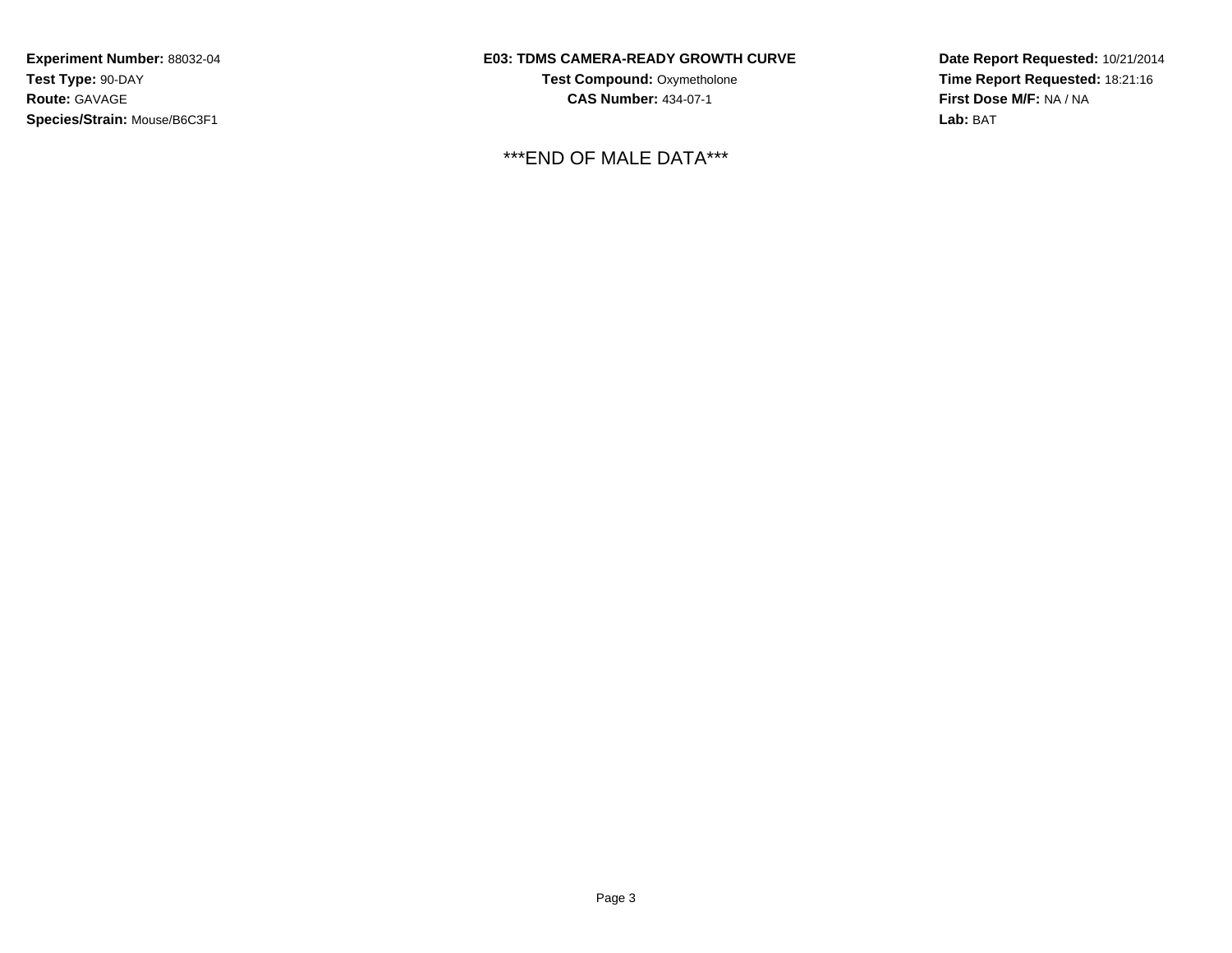## **E03: TDMS CAMERA-READY GROWTH CURVE**

**Test Compound:** Oxymetholone**CAS Number:** 434-07-1

**Date Report Requested:** 10/21/2014**Time Report Requested:** 18:21:16**First Dose M/F:** NA / NA**Lab:** BAT

**FEMALE**